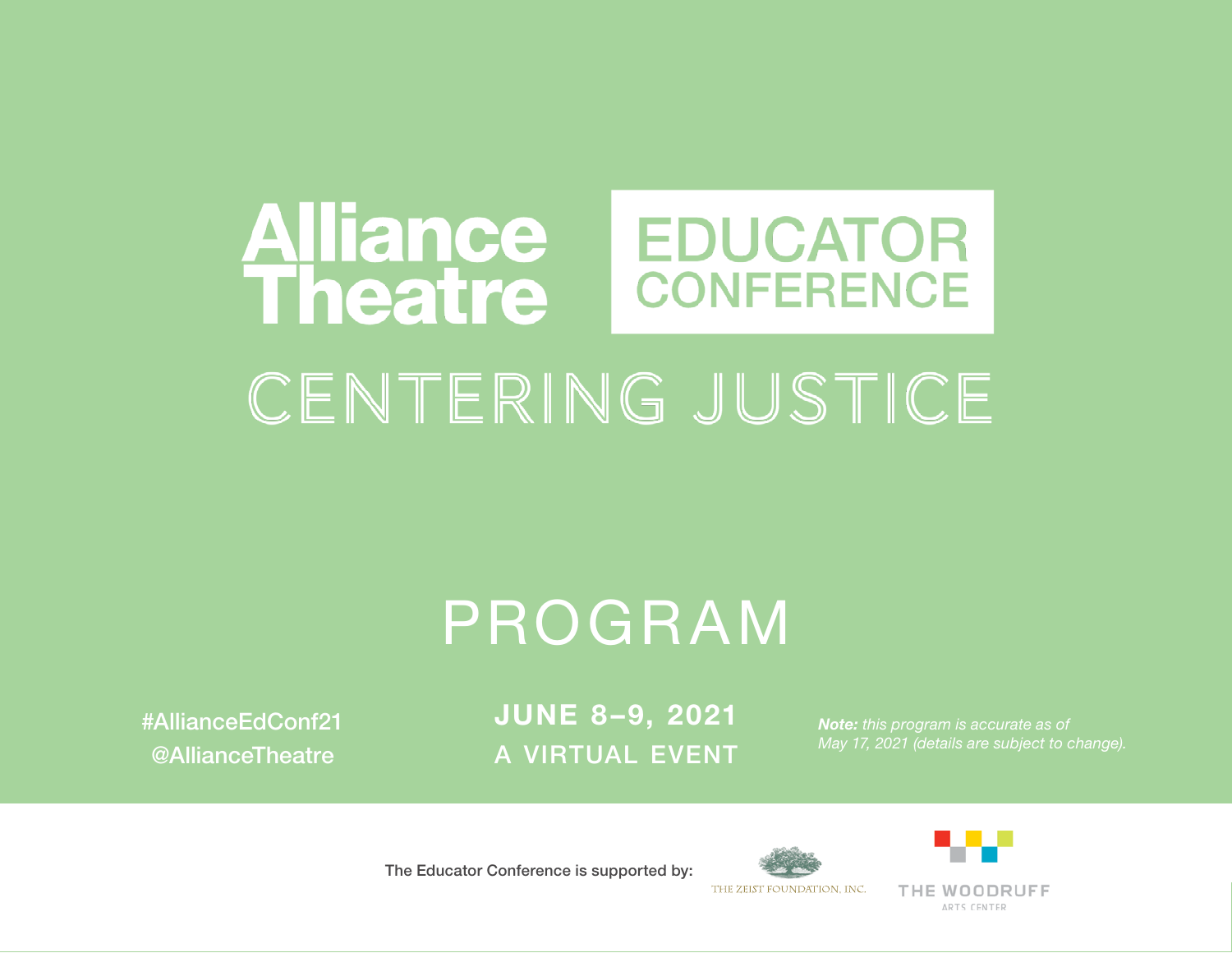# ABOUT THE EDUCATOR CONFERENCE

The Alliance Theatre Educator Conference: Centering Justice will occur virtually June 8-9, 2021. Designed to serve educators of all grade levels (Pre-Kindergarten through Grade 12) and all content areas, this event will explore Performing Arts Instruction (Theater, Dance/Movement, Dramatic Writing), Arts Integration, STEAM (Science, Technology, Engineering, Arts, and Mathematics), and Allyship in an environment that is inclusive, equitable, and united.

### PROFESSIONAL LEARNING HOURS

The Alliance Theatre Educator Conference: Centering Justice offers up to 5 hours of real-time professional learning each day (10 hours of real-time professional learning total). Additionally, workshop recordings will offer up to 10 hours of virtual, asynchronous professional learning. Participants who attend the Educator Conference in real-time and access workshop recordings may complete up to 20 hours of professional learning total. Following the event, participants will receive a certificate to document the total number of professional learning hours completed.

• Make bold choices and have fun! The Educator Conference is supported by:





### GUIDELINES FOR ENGAGEMENT

#### Be present

- Take care of yourself to remain physically, emotionally, and mentally present
- Avoid retreating from conversations in which your opinions (or previously held beliefs) conflict with others

#### Lean in to discomfort

- Growing pains are necessary and inevitable
- Be mindful of the difference between discomfort and danger

#### Be honest

- Speak your truth using "I" statements
- Believe others' lived experiences

#### Contribute to a safe and brave space

- We all make mistakes; assume best intent and extend gratitude for correction from others
- As applicable, acknowledge your own privilege transparently and authentically

#### Expect and accept a lack of closure

- Quick solutions or neat conclusions to injustice aren't real
- This is a part of an ongoing conversation; the work never ends

#### Embrace this as rehearsal

- No one has all the answers; we're all imperfectly human together
- Listen to listen, not just to reply
-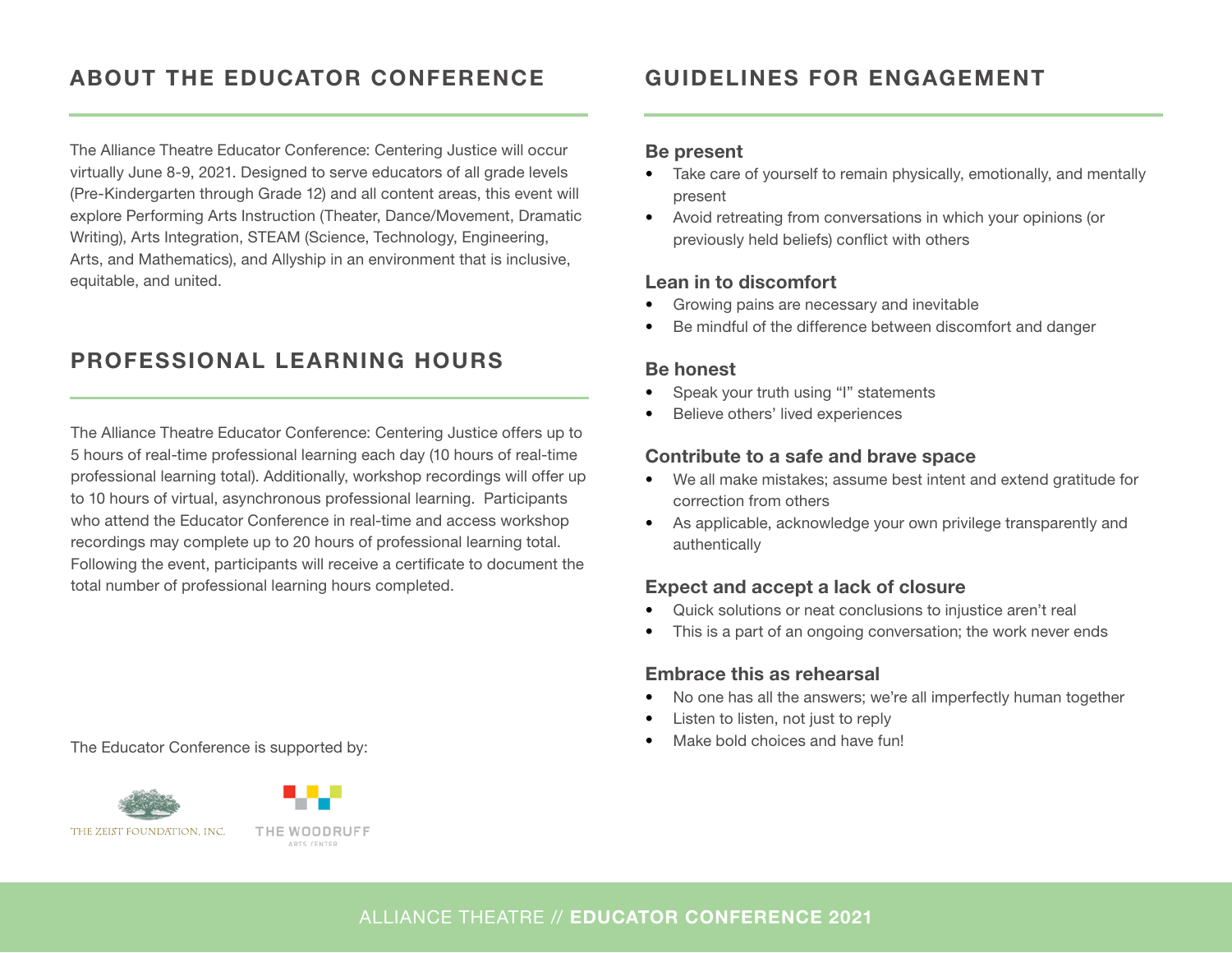### CONNECT AND SHARE: #AllianceEdConf21

Let your friends and colleagues know that you plan to attend the Alliance Theatre Educator Conference! We look forward to following your updates and insights on social media.



@AllianceTheatre

### PLANNING FOR THE 2021–2022 SCHOOL YEAR

The [Alliance Theatre Institute](https://alliancetheatre.org/content/alliance-arts-learning-institute) partners with districts and schools to elevate teacher practice and impact student academic and socialemotional growth through arts integration, STEAM, and theater. Designed to support school curriculum and individual classroom goals across all grade levels and content areas, Institute programs include residencies, workshops, and professional learning events.

Institute programs may occur during the traditional school day or through summer learning, extended day, afterschool, or extended school year programs. During the 2021-2022 school year, all Institute programs are available to occur in-person (with precautions in place) or virtually via real-time video conference or pre-recorded videos. The Alliance Theatre subsidizes the cost of its residency programs for public and Title I schools.

## CONTACT THE ALLIANCE THEATRE INSTITUTE TEAM

Hallie Angelella, Naserian Foundation Head of Early Childhood Programs: [hallie.angelella@alliancetheatre.org](mailto:hallie.angelella@alliancetheatre.org) 

Rebecca Pogue, Head of Elementary School Programs: [rebecca.pogue@alliancetheatre.org](mailto:rebecca.pogue@alliancetheatre.org)

Liz Davis, Head of Secondary Curriculum & Partnerships: [liz.davis@alliancetheatre.org](mailto:liz.davis@alliancetheatre.org)

## AMERICAN RESCUE PLAN ELEMENTARY AND SECONDARY SCHOOL EMERGENCY RELIEF FUNDING

The Alliance Theatre Institute is deeply committed to supporting educators as they address students' social, emotional, and academic needs resulting from the pandemic. Districts and schools that receive U.S. Department of Education funding through the American Rescue Plan Elementary and Secondary School Emergency Relief (ARP ESSER) Fund may partner with the Alliance Theatre Institute to strategically respond to learning recovery needs and address the disproportionate impact of COVID-19 on underrepresented student subgroups.

Our colleagues at [Georgia Partnership for Excellence in Education](https://gpee.org/) (GPEE) hosted an informative Critical Issues Forum regarding federal relief funds on May 20, 2021. For more information on how to access funding through the American Rescue Plan Elementary and Secondary School Emergency Relief (ARP ESSER) Fund, we encourage educators to view the recording of that discussion, available [here](https://vimeo.com/543299391).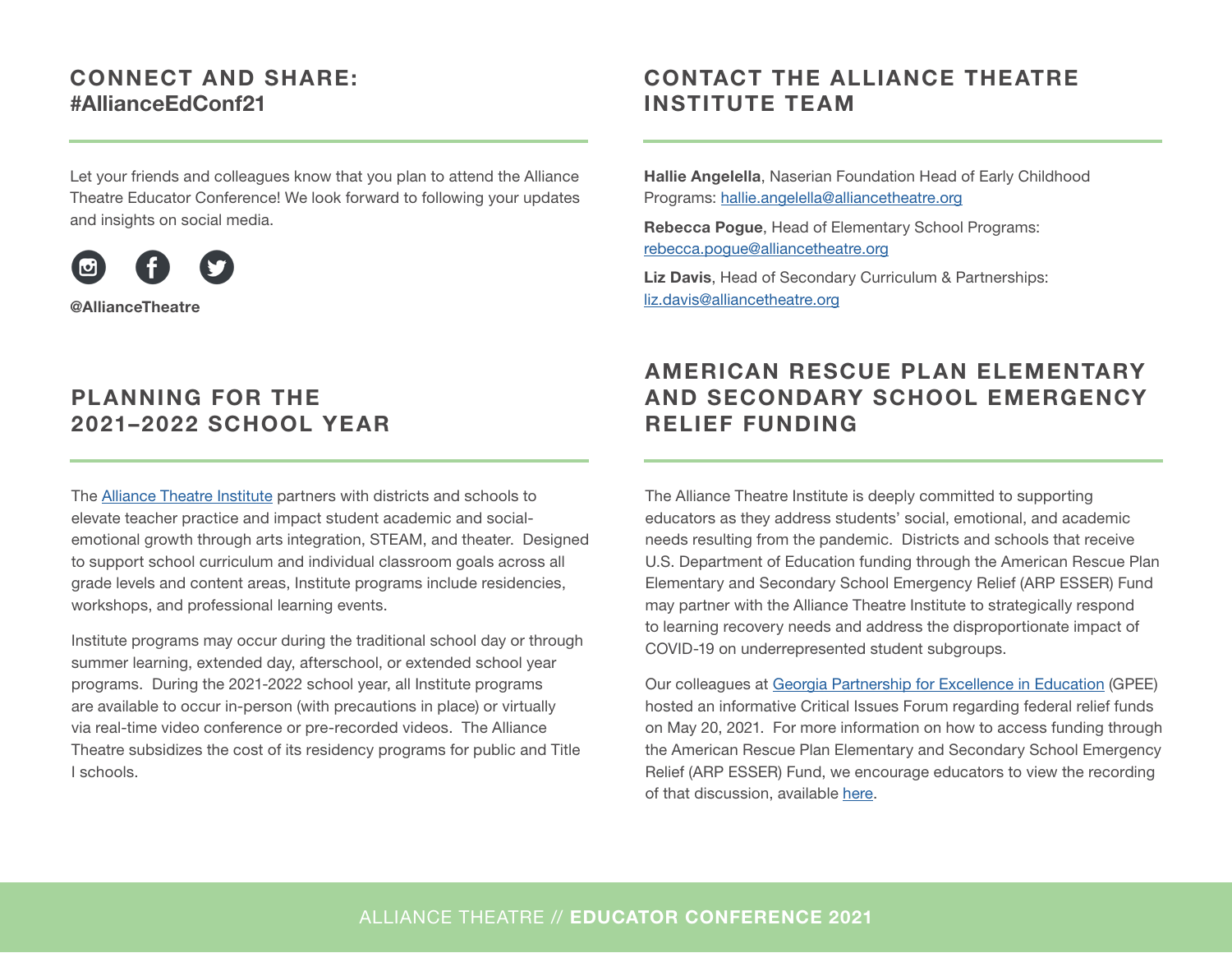| $9:00 - 9:45$ AM<br><b>WELLNESS</b><br><b>ACTIVATION</b>        | Option 1: Mindfulness Moment with Melissa Word                                                                                                                          | Option 1: Yoga with Emma Poole                                                                                                            |
|-----------------------------------------------------------------|-------------------------------------------------------------------------------------------------------------------------------------------------------------------------|-------------------------------------------------------------------------------------------------------------------------------------------|
|                                                                 | Option 2: Concept Album Exploration (on your own)                                                                                                                       | Option 2: Journal Reflection (on your own)                                                                                                |
| $10:00 - 11:00$ AM<br><b>KEYNOTE</b><br><b>SPEAKERS</b>         | <b>Welcome from Christopher Moses</b>                                                                                                                                   | <b>Keynote with Idris Goodwin</b>                                                                                                         |
|                                                                 | <b>Invocation</b> from Pearl Cleage                                                                                                                                     |                                                                                                                                           |
|                                                                 | Keynote with Dr. Beverly Daniel Tatum<br>(conversation facilitated by Aierelle Jacob)                                                                                   |                                                                                                                                           |
| $11:15$ AM-<br>12:30 PM<br><b>CONCURRENT</b><br><b>SESSIONS</b> | <b>Community of Movers: Encouraging and Managing</b><br>Thoughtful Movement in the Classroom with Valerie Branch                                                        | <b>Activating Your Anti-Racism Lens: A Pro-Justice Approach to</b><br><b>Curriculum and Scripts with Aierelle Jacob and Maya Lawrence</b> |
|                                                                 | Director's Workshop: Hands Up with Keith Arthur Bolden<br>and Alexis Woodard                                                                                            | Experts at Play: Tactics from the Theatre for your Early Childhood<br><b>Classroom</b> with Olivia Aston Bosworth and Samantha Provenzano |
|                                                                 | Introduction to Arts Integration with Courtney Moors                                                                                                                    | The Songwriting Process: How to Compose a Modern-Day<br>Freedom Song with Eugene H. Russell IV                                            |
| 12:30-1:30 PM<br><b>LUNCH</b>                                   | Option 1: Lunch & Learn (meets 12:40 - 1:25 PM): Do You<br>Love the Dark? with R. Gregory Christie and Maya Lawrence<br>(conversation facilitated by Christopher Moses) | Option 1: Lunch & Learn (meets 12:40 - 1:25 PM): Theatre<br>in a Societal, Cultural, and Historical Context with Paul<br><b>McClain</b>   |
|                                                                 | Option 2: Lunch (no session)                                                                                                                                            | Option 2: Lunch (no session)                                                                                                              |
| 1:30-2:45PM<br><b>CONCURRENT</b><br><b>SESSIONS</b>             | Anti-Bias and Allyship with Jessenia Ingram and<br>Samantha Provenzano                                                                                                  | Coding with Culture: Fusing Computer Science and the Art of<br><b>Stepping with Victor Hicks</b>                                          |
|                                                                 | Devising and Performing a Classroom STEAM Musical with<br>Jessica Espinoza                                                                                              | <b>Courageous Conversations through the Performing Arts with</b><br>Tamara Irving, Ashe Kazanjian, and Avery Sharpe                       |
|                                                                 | What's Going On? The 20th Anniversary Palefsky Collision<br><b>Project with Pearl Cleage and Patrick McColery</b>                                                       | Playwright's Workshop: Bina's Six Apples with Lloyd Suh                                                                                   |
| $3:00 - 4:00 PM$                                                | <b>Unconference Gathering with Astra Armstrong,</b>                                                                                                                     |                                                                                                                                           |

# TIME TUESDAY, JUNE 8,2021 WEDNESDAY, JUNE 9, 2021

SOCIAL HOUR

Garnetta Penn, and Rebecca Pogue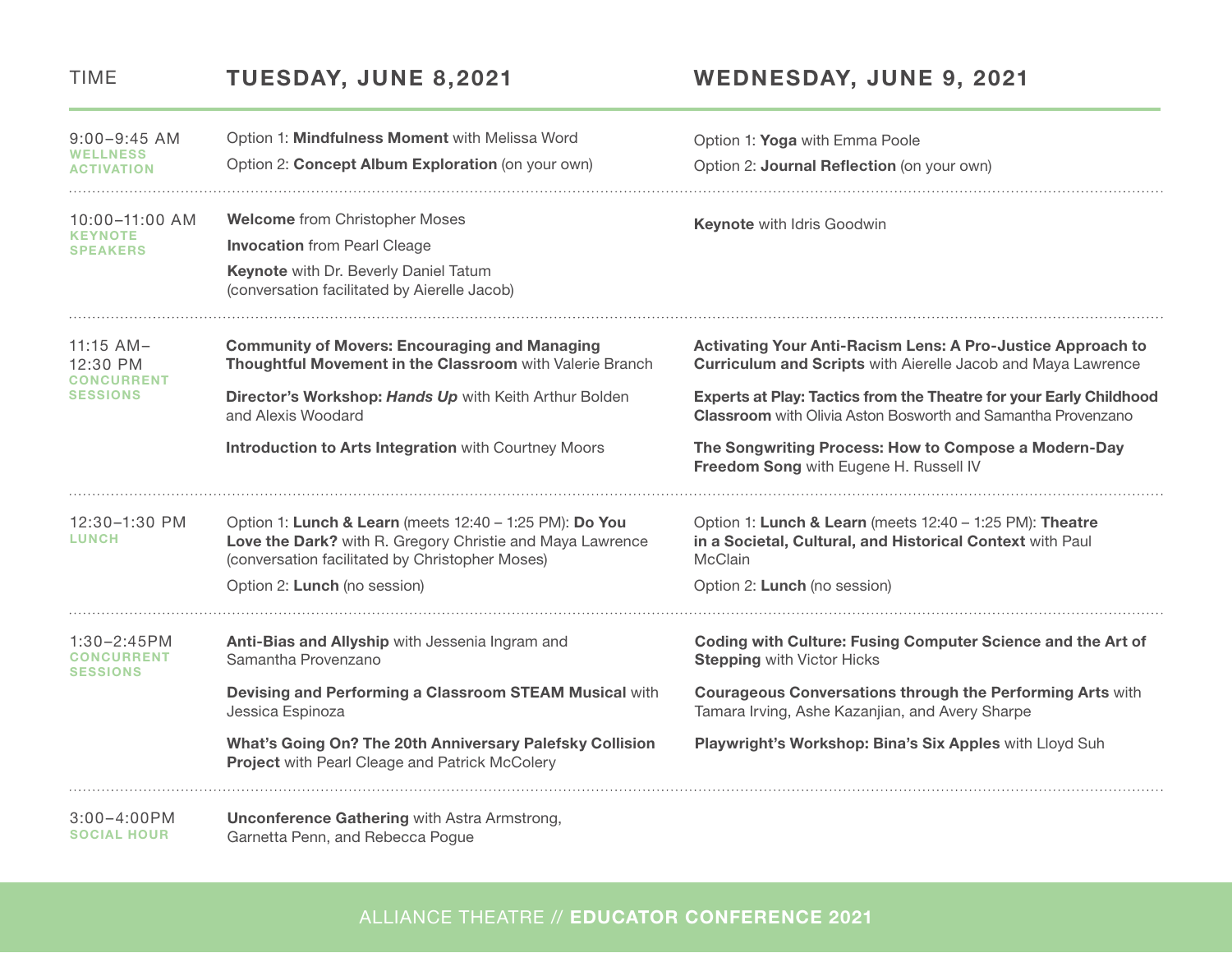

#### Dr. Beverly Daniel Tatum

Dr. Beverly Daniel Tatum, president emerita of Spelman College, is a clinical psychologist widely known for both her expertise on race relations and as a thought leader in higher education. Her thirteen years as the president of Spelman College (2002–2015) were marked by innovation and growth and her visionary leadership was recognized in 2013 with the Carnegie Academic Leadership Award. The author of several books including the best-selling, *Why Are All of the Black Kids Sitting Together in the Cafeteria? And Other Conversations About Race* (now in a new 2017 20th anniversary edition) and *Can We Talk About Race? and Other Conversations in an Era of School Resegregation* (2007), Tatum is a sought-after speaker on the topics of racial identity development, race and education, strategies for creating inclusive campus environments, and

higher education leadership. In 2005 Dr. Tatum was awarded the prestigious Brock International Prize in Education for her innovative

leadership in the field. A Fellow of the American Psychological Association, she was the 2014 recipient of the APA Award for Outstanding Lifetime Contributions to Psychology.

A civic leader in the Atlanta community, Dr. Tatum is engaged in educational initiatives designed to expand educational opportunities for underserved students and their families. In Atlanta, she serves on the governing boards of the Westside Future Fund, Achieve Atlanta, Morehouse College, and the Tull Charitable Foundation. She is also on the boards of Smith College, TIAA Charitable, and the Educational Testing Service.

She holds a B.A. degree in psychology from Wesleyan University, and M.A. and Ph.D. in clinical psychology from the University of Michigan as well as an M.A. in Religious Studies from Hartford Seminary. Over the course of her career, she has served as a faculty member at the University of California, Santa Barbara, Westfield State University, and Mount Holyoke College. Prior to her 2002 appointment as president of Spelman, she served as dean and acting president at Mount Holyoke College. In Spring 2017 she was the Mimi and Peter E. Haas Distinguished Visitor at Stanford University. She is married to Dr. Travis Tatum; they are the parents of two adult sons.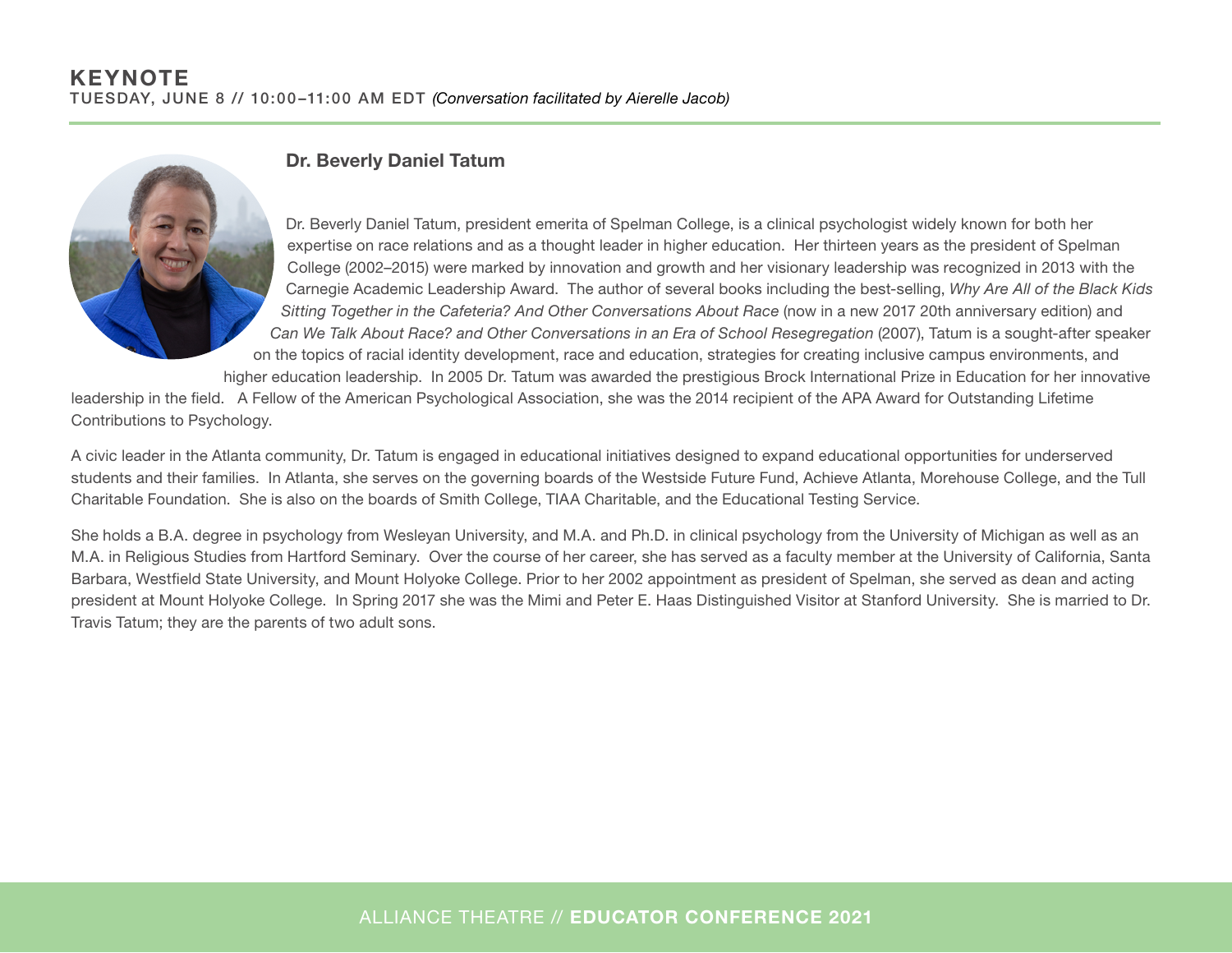

#### Idris Goodwin

Across two decades Idris Goodwin has forged an impactful career as a multiple award-winning playwright, breakbeat poet, director, educator, and culturist.

 Idris is the author of over 50 original plays ranging from his Hip Hop-inspired breakbeat series to historical dramas to works for young audiences. Titles such as *And In This Corner Cassius Clay*, *How We Got On*, *Hype Man: A Break Beat Play*, *This is Modern Art* and the ground breaking *Free Play: open source scripts for an antiracist tomorrow*, are widely produced across the country by a diverse mix of professional theatres, academic environments, and non-traditional spaces alike. Goodwin's created original content for and/or appeared on Nickelodeon, Def Poetry, Sesame Street, NPR, BBC Radio, and the Discovery Channel.

Several of his plays are published and/or licensed through Playscripts Inc. Other works like the poetry books *Can I Kick It?, Inauguration* co-written with nico wilkinson, *Human Highlight: Ode To Dominique Wilkins*, and the play *This Is Modern Art* are available from Haymarket Books.

Passionate about cultivating new audiences in the arts, Idris is The Director of The Colorado Springs Fine Arts Center at Colorado College, the first Black man to hold the position in its 100 year history. Prior to this, Goodwin served two seasons as Producing Artistic Director at StageOne Family Theatre in Louisville, Kentucky. He actively serves on both the advisory boards of Theatre for Young Audiences USA and Children's Theatre Foundation Association.

Idris is a 2021 United States Artist Fellow, recognized as a culture bearer who celebrates community values and cultivates histories with care. Supported by prestigious institutions like The Kennedy Center, The Eugene O'Neill Conference, Oregon Shakespeare Festival, Actors Theatre of Louisville, Arena Stage, and The Playwrights' Center, Goodwin uses his full creative powers to galvanize people into the community square to sculpt better tomorrows.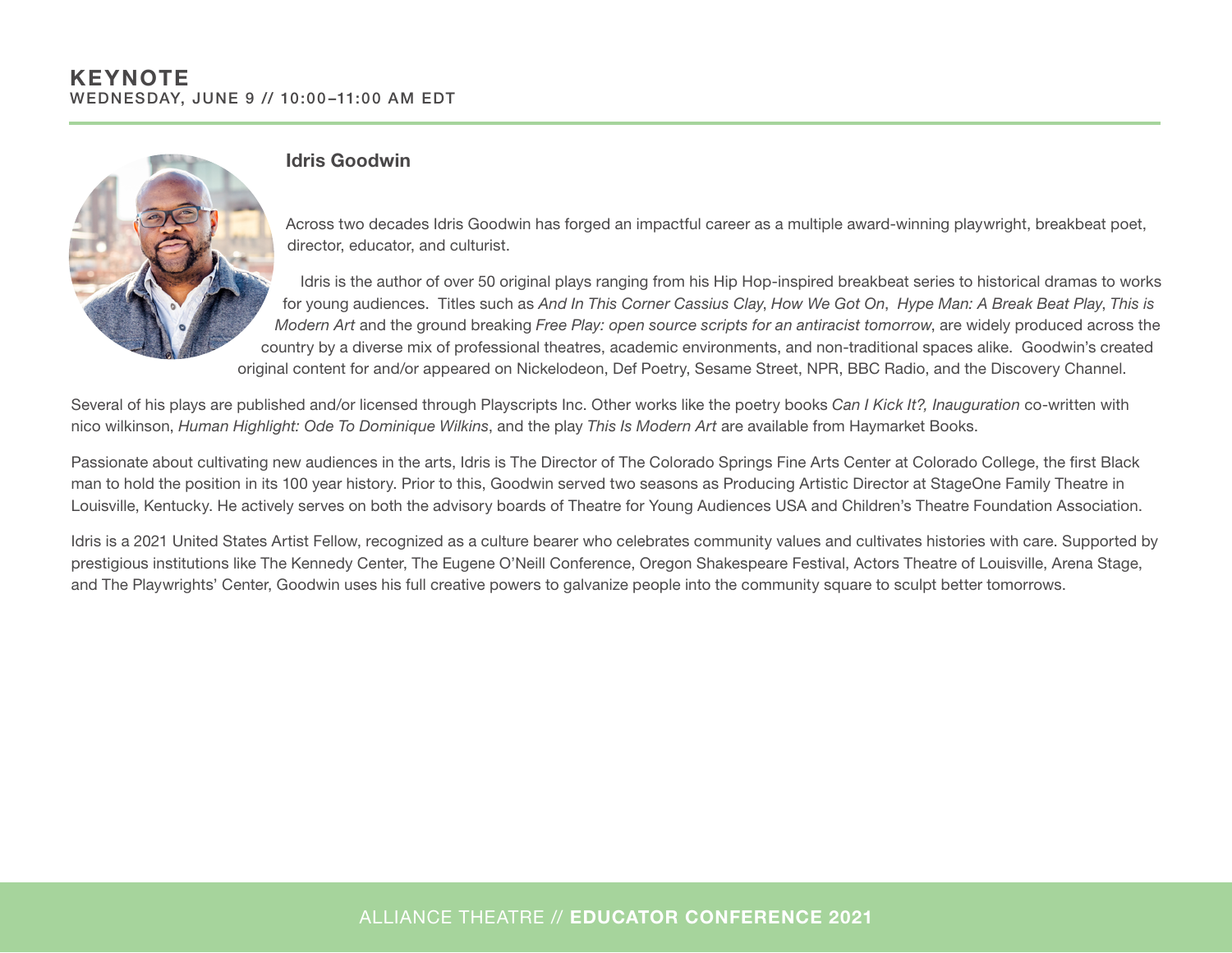| <b>Wellness: Mindfulness Moment</b><br>with Melissa Word<br><b>TUESDAY, JUNE 8</b><br>$9:00 - 9:45$ AM                                                                 | In this morning session, participants will learn body-based tools for stress and anxiety relief in and<br>outside of the classroom. Synthesizing the wisdom of dance and theater, educators will experience<br>strategies for mental and emotional regulation that can be shared with their students. Living through<br>highly destabilizing, re-traumatizing, and tumultuous times calls for a radical kind of presence and<br>centering in ourselves to meet each moment more fully and courageously. These simple and effective<br>movement and voice exercises require no previous experience and can be modified for diverse<br>physical abilities. |
|------------------------------------------------------------------------------------------------------------------------------------------------------------------------|----------------------------------------------------------------------------------------------------------------------------------------------------------------------------------------------------------------------------------------------------------------------------------------------------------------------------------------------------------------------------------------------------------------------------------------------------------------------------------------------------------------------------------------------------------------------------------------------------------------------------------------------------------|
| <b>Wellness: Concept Album Exploration</b><br>on your own<br><b>TUESDAY, JUNE 8</b><br>$9:00 - 9:45$ AM                                                                | Fifty years ago, Marvin Gaye released a legendary concept album titled What's Going On? A<br>masterpiece named the #1 Greatest Album of All Time by Rolling Stone, What's Going On? explores<br>human rights with a focus on issues that remain crucially relevant to our national conversation and<br>consciousness today, including: police brutality, war, concern for the environment, and drug addiction.                                                                                                                                                                                                                                           |
|                                                                                                                                                                        | On Tuesday, June 8, Educator Conference participants are invited to use the Wellness Activation block<br>to deeply listen to the full concept album (runtime: approximately 35 minutes). We encourage listeners<br>to engage in any physical activity that they enjoy (e.g. breathing, stretching, walking, jogging, cleaning)<br>as they tune in to set a meaningful tone and intention for the day.                                                                                                                                                                                                                                                    |
| <b>Community of Movers: Encouraging</b><br>and Managing Thoughtful Movement<br>in the Classroom with Valerie Branch<br><b>TUESDAY, JUNE 8</b><br>11:15 AM-12:30 PM EDT | In this workshop, participants will explore the elements of dance and specific movement strategies<br>that will empower educators to use and facilitate movement-led teaching and learning for inclusive<br>classrooms. Participants will learn how dance fosters classroom community development and<br>engagement by setting classroom expectations and creating a fun learning environment while<br>connecting to core curriculum.                                                                                                                                                                                                                    |
|                                                                                                                                                                        | Goal: To empower participants to use dance strategies that foster classroom community development,<br>engagement, and encourage child-led learning and participation in virtual, hybrid, and in-person                                                                                                                                                                                                                                                                                                                                                                                                                                                   |

ALLIANCE THEATRE // EDUCATOR CONFERENCE 2021

environments.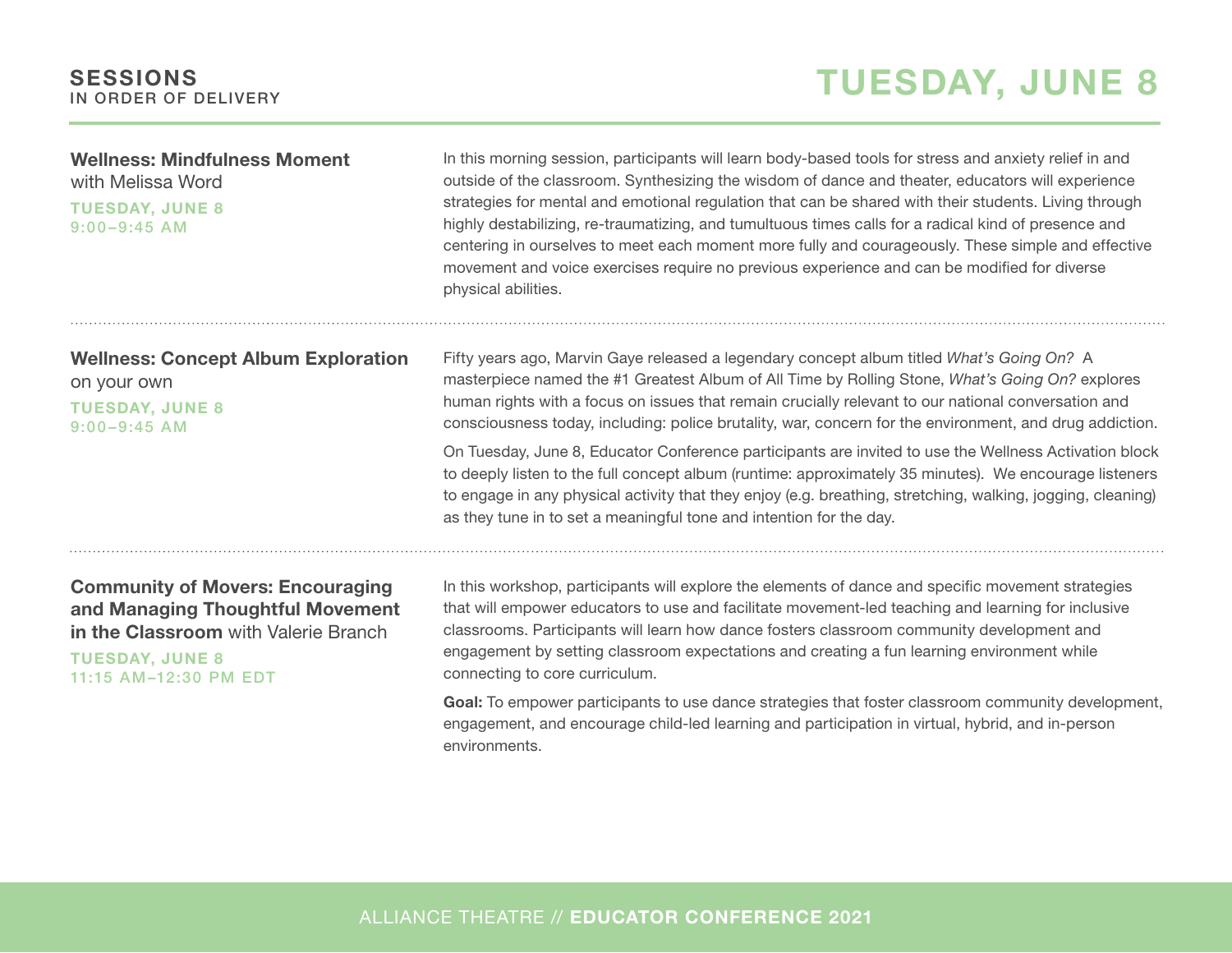# TUESDAY, JUNE 8

| Director's Workshop: Hands Up with<br>Keith Arthur Bolden and Alexis Woodard<br><b>TUESDAY, JUNE 8</b><br>11:15 AM-12:30 PM EDT                                                                | Originally commissioned by the New Black Fest in response to the 2015 events in Ferguson, MO,<br>where a police officer fatally shot Michael Brown, an unarmed Black teenager, Hands Up is comprised<br>of separate monologues written by seven Black playwrights. The play depicts the realities of Black<br>America from the perspective of varying genders, sexual orientations, skin tones, and socioeconomic<br>backgrounds.                                                                                                                                                                                                                                       |  |  |
|------------------------------------------------------------------------------------------------------------------------------------------------------------------------------------------------|-------------------------------------------------------------------------------------------------------------------------------------------------------------------------------------------------------------------------------------------------------------------------------------------------------------------------------------------------------------------------------------------------------------------------------------------------------------------------------------------------------------------------------------------------------------------------------------------------------------------------------------------------------------------------|--|--|
|                                                                                                                                                                                                | Directed by Keith Arthur Bolden and Alexis Woodard, the Alliance Theatre's production of <i>Hands Up</i><br>will run October $8 - 31$ , 2021 on the Hertz Stage. In this session, participants will explore innovative<br>directing strategies to unpack and amplify the situations, characters, and stories presented in this<br>piece.                                                                                                                                                                                                                                                                                                                                |  |  |
| <b>Introduction to Arts Integration</b><br>with Courtney Moors<br><b>TUESDAY, JUNE 8</b><br>11:15 AM-12:30 PM EDT                                                                              | Have you wanted to explore habitats through statues and tableau? Step into role as a character from<br>history? Facilitate a Town Hall to debate which shape is best? This workshop will introduce teachers<br>to best practices and strategies using arts integration. Arts integration is an approach to teaching in<br>which students construct and demonstrate understanding through an art form. Students engage in a<br>creative process which connects an art form and another subject area and meets evolving objectives<br>in both.                                                                                                                            |  |  |
| Lunch & Learn: Do You Love the Dark?<br>with R. Gregory Christie and Maya<br>Lawrence (conversation facilitated by<br><b>Christopher Moses)</b><br><b>TUESDAY, JUNE 8</b><br>12:40-1:25 PM EDT | Join Christopher Moses in conversation with R. Gregory Christie (Jazz Baby, The Champ, Sugar<br>Hill, Freedom in Congo Square) and first-time author Maya Lawrence to learn about the process of<br>developing, writing, and illustrating a children's picture book. Commissioned by the Alliance Theatre in<br>partnership with the Atlanta Mayor's Summer Reading Club, Do You Love the Dark? explores how our<br>fears of the unknown can illuminate our biggest strength $-$ love.<br>*Note: this session will begin at 12:40 PM EST and conclude by 1:25 PM EST, to allow participants time<br>to secure lunch (at the start) and take a brief break (at the end). |  |  |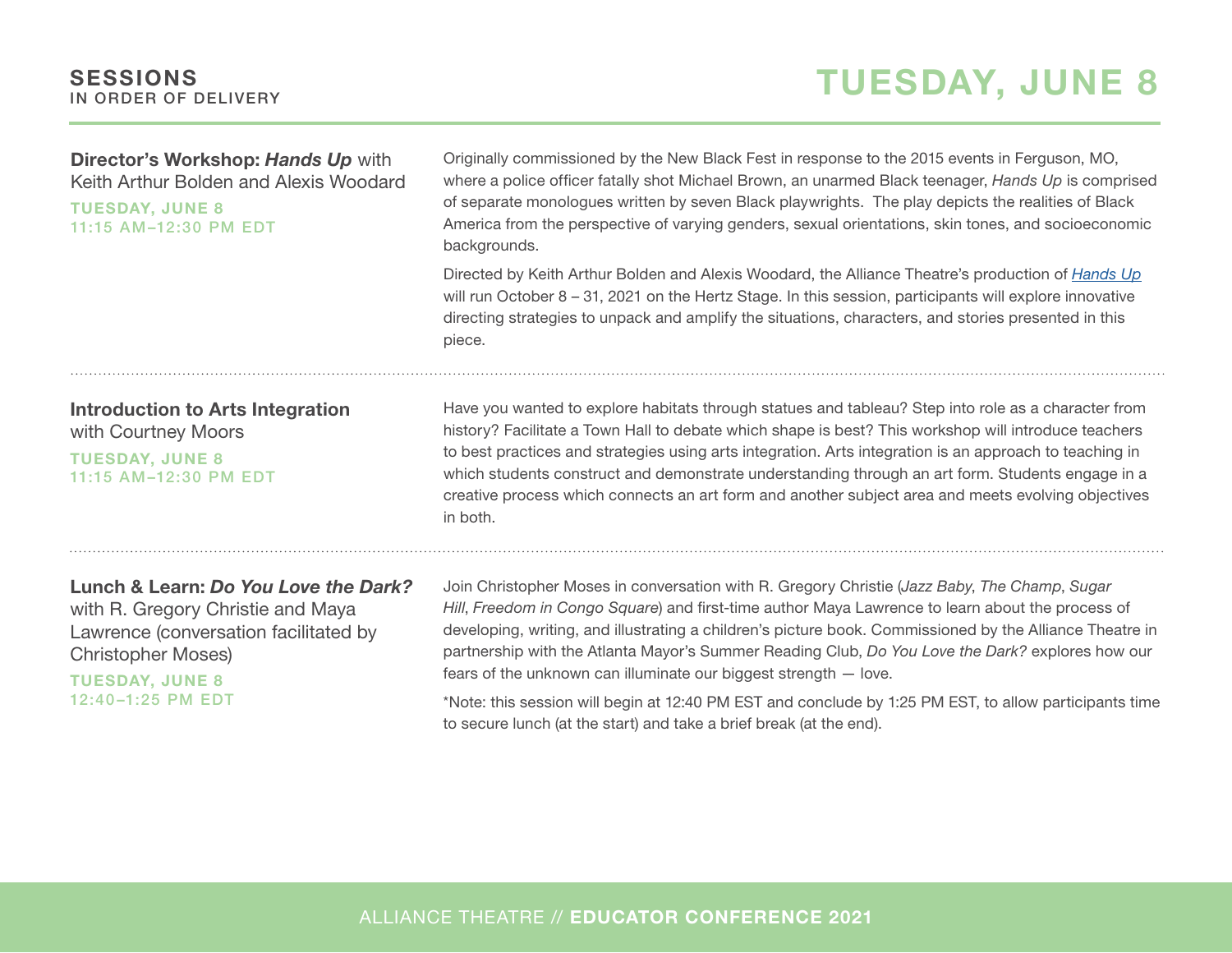# TUESDAY, JUNE 8

Anti-Bias and Allyship with Jessenia Ingram and Samantha Provenzano

TUESDAY, JUNE 8 1:30 –2:45 PM EDT

Devising and Performing a Classroom **STEAM Musical with Jessica Espinoza** 

TUESDAY, JUNE 8 1:30 –2:45 PM EDT

What's Going On? The 20th Anniversary Palefsky Collision Project with Pearl Cleage and Patrick McColery

TUESDAY, JUNE 8 1:30 –2:45 PM EDT

Social Hour: Unconference Gathering with Astra Armstrong, Garnetta Penn, and Rebecca Pogue

TUESDAY, JUNE 8 3:00 – 4:00 PM EDT In this learning experience, we will use theater-based learning strategies and The Actor's Tool Kit (being present, connected, curious, intentional, and authentic) to help us challenge our assumptions, acknowledge our biases, and establish a culture of genuine equity, inclusion, and justice in our workplaces, classrooms, and lives. Session components include: Exploring Identity, Diversity, Justice, and Action; and Leveraging our learning towards the journey of Allyship.

What if your students could perform a mini musical centered around a particular elementary science concept? Participants will explore first-hand the steps in the creative process of devising theatre around a STEAM topic with Jessica Espinoza, educator and playwright. We will begin by stepping inside visual art depicting science concepts full of wonder as an entry point into dramatic writing. We will then explore how music and dialogue can be applied to create a strong story. We will explore STEAM musical stories such as the life cycle of a moth, an outer space journey to a newly discovered planet, and animal adaptations. Participants will discuss creative ways in which these musical stories can springboard deeper STEAM experiences in the classroom.

For three weeks each summer, the Alliance Theatre assembles a diverse group of (20) teenagers from metro Atlanta to explore and unpack a classic text under the guidance of a professional playwright and director. Together, the ensemble devises a new piece of theater inspired by the classic text but perceived through their own utterly unique and contemporary prism. The [20th Anniversary Palefsky](https://alliancetheatre.org/content/palefsky-collision-project)  [Collision Project](https://alliancetheatre.org/content/palefsky-collision-project) (July 2021) will explore Marvin Gaye's legendary album, *What's Going On?* In this workshop, participants will "collide" with Gaye's masterpiece in order to practice their own artistry and develop specific theater and creative writing strategies to use in the classroom. Note: participants who enroll in this workshop are strongly encouraged to engage in the Concept Album Exploration activity during the Wellness Activation block on Tuesday, June 8.

Join us for an Unconference Gathering - a participant-driven meeting. At the beginning of the session, you will decide on the agenda! Facilitated by teachers with experience in arts integration and fine arts instruction, participants will ask questions, unpack the day's session and keynote, and build connections with other educators.

#### ALLIANCE THEATRE // EDUCATOR CONFERENCE 2021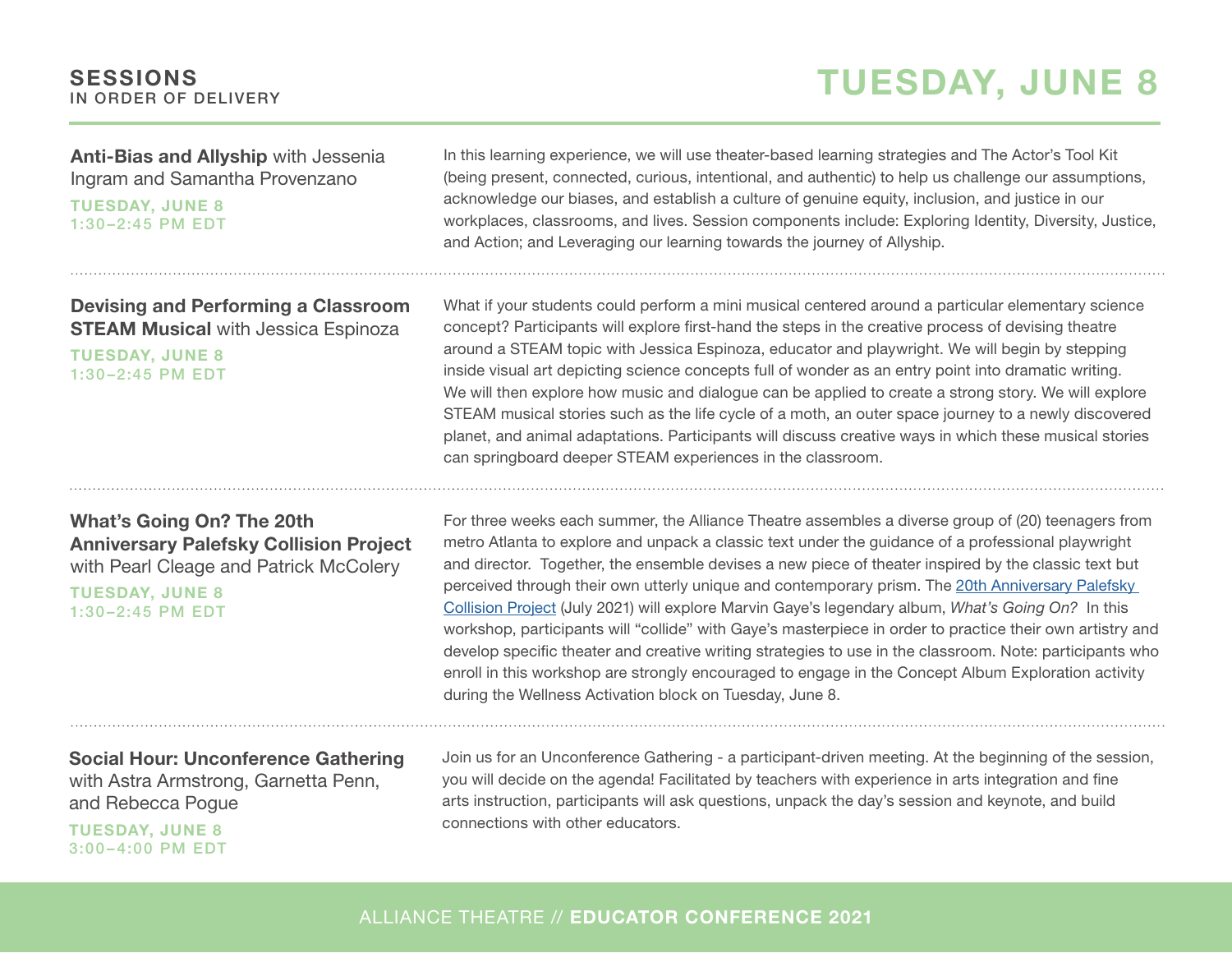#### Wellness: Yoga

with Emma Poole

WEDNESDAY, JUNE 9 9:00–9:45 AM

Wellness: Journal Reflection (on your own) WEDNESDAY, JUNE 9 9:00–9:45 AM

Join Emma in this rejuvenating 45-minute slow flow yoga class. Emma will guide participants through a series of postures meant to connect students to their breath and help attune to their body. Practice will end with a brief guided meditation and relaxation. All levels are welcome.

WEDNESDAY, JUNE 9

What does "Centering Justice" mean to you? On Wednesday, June 9, Educator Conference participants are invited to use the Wellness Activation block to freely respond to the prompts below in a journal. Before starting, we encourage writers to create an inspiring writing space in any way that is comfortable and accessible (e.g. by pouring a cup of tea, lighting a candle, opening a window, or playing reflective music).

Prompts:

- How do you define "justice"? Describe a situation in which justice was or was not clearly present (and centered) in your experience as an educator.
- Re-read the Invocation by Pearl Cleage. Which specific words, phrases, and/or messages resonate most loudly for you? Why?
- How does your teaching philosophy and practice incorporate anti-bias and allyship? Describe 1-2 concrete, actionable changes you plan to make to deepen your impact as an ally.

#### Activating Your Anti-Racism Lens: A Pro-Justice Approach to Curriculum and Scripts with Aierelle Jacob and Maya Lawrence

WEDNESDAY, JUNE 9 11:15 AM –12:30 PM EDT

Justice and Anti-Racism is more than just a conversation; it's a lifestyle. How do you implement that lifestyle into the fabric of your learning environment? You'll leave this session with strategies on how to foster an anti-racist and equitable learning environment through the evaluation of curriculum and lesson plans.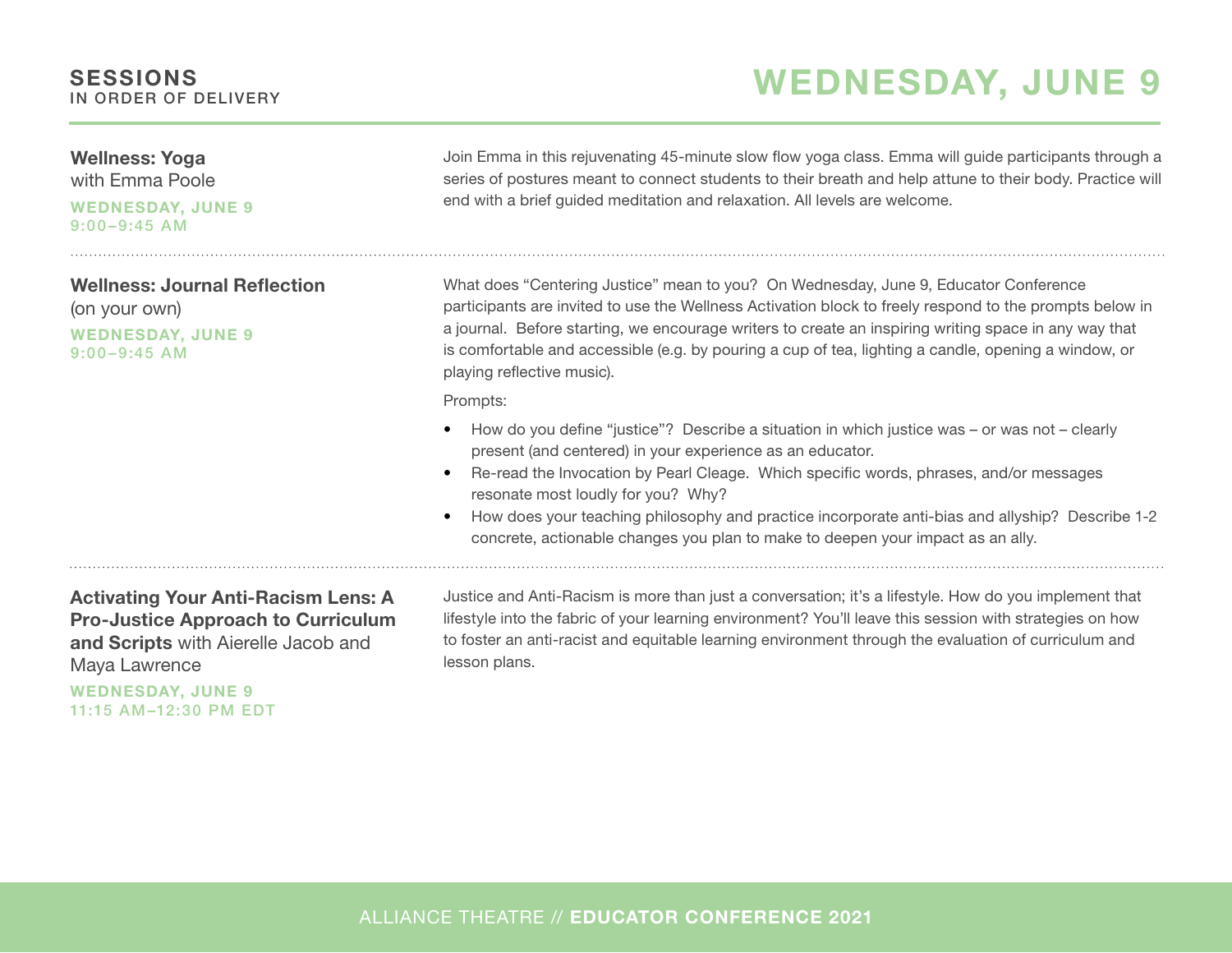# WEDNESDAY, JUNE 9

#### Experts at Play: Tactics from the Theatre for your Early Childhood Classroom with Olivia Aston Bosworth and Samantha Provenzano

WEDNESDAY, JUNE 9 11:15 AM –12:30 PM EDT

#### The Songwriting Process: How to Compose a Modern-Day Freedom Song with Eugene H. Russell IV

WEDNESDAY, JUNE 9 11:15 AM –12:30 PM EDT Early Learners are the experts of curiosity and discovery. And yet, adults all too quickly jump to directing their play. How can educators encourage early learners to build new imaginary worlds without getting in the way? Discover Alliance Theatre's [Kathy and Ken Bernhardt Theatre for the Very](https://alliancetheatre.org/content/the-kathy-ken-bernhardt-theatre-the-very-young)  [Young](https://alliancetheatre.org/content/the-kathy-ken-bernhardt-theatre-the-very-young) (TVY) and explore how teachers can apply engagement tactics from the theatre in their early childhood classroom. Participants will learn about TVY, its development, and general form. Applying the key interactive methods from the productions, educators will outline immediate actions to take in the classroom for inquisitive and imaginative play.

How does a professional composer generate ideas, collaborate with a creative team, and make decisions in order to develop an original song? Further, how can educators across grade levels and content areas borrow the skills and routines of a composer to lead engaging and arts-integrated units of study?

Facilitated by Eugene H. Russell IV, composer of the Alliance Theatre's *[Sit-In](https://alliancetheatre.org/production/2020-21/sit)* and *[Beautiful Blackbird](https://alliancetheatre.org/production/alliance-theatre-anywhere/beautiful-blackbird)*, this session demystifies the Songwriting Process, breaking it down into (5) easy-to-follow steps that guide small groups through the development of a contemporary freedom song.

Participants who enroll in this workshop are encouraged to preview the Alliance Theatre's [Musical](https://alliancetheatre.org/content/johnny-mercer-foundation-partnership)  [Theater Composition Video Series](https://alliancetheatre.org/content/johnny-mercer-foundation-partnership). Presented in partnership with the Johnny Mercer Foundation, this series is comprised of two parts: Introduction to Musical Theater (a 1-hour resource video) and The Songwriting Process, (4) 10-15 minute instructional videos. All videos are available for free via Vala.

#### Lunch & Learn: Theatre in a Societal, Cultural, and Historical Context with Paul McClain

WEDNESDAY, JUNE 9 12:40 –1:25 PM EDT

Facilitated by Paul McClain, Georgia Department of Education, this workshop explores strategies for teaching students about a variety of theatrical traditions in a historical and cultural context as well as how to engage students with specific styles of theatre, researching theatrical traditions and period plays, reading and comparing plays, and introducing students to the process of researching theatrical traditions from a variety of cultures and historical periods.

\*Note: this session will begin at 12:40 PM EST and conclude by 1:25 PM EST, to allow participants time to secure lunch (at the start) and take a brief break (at the end).